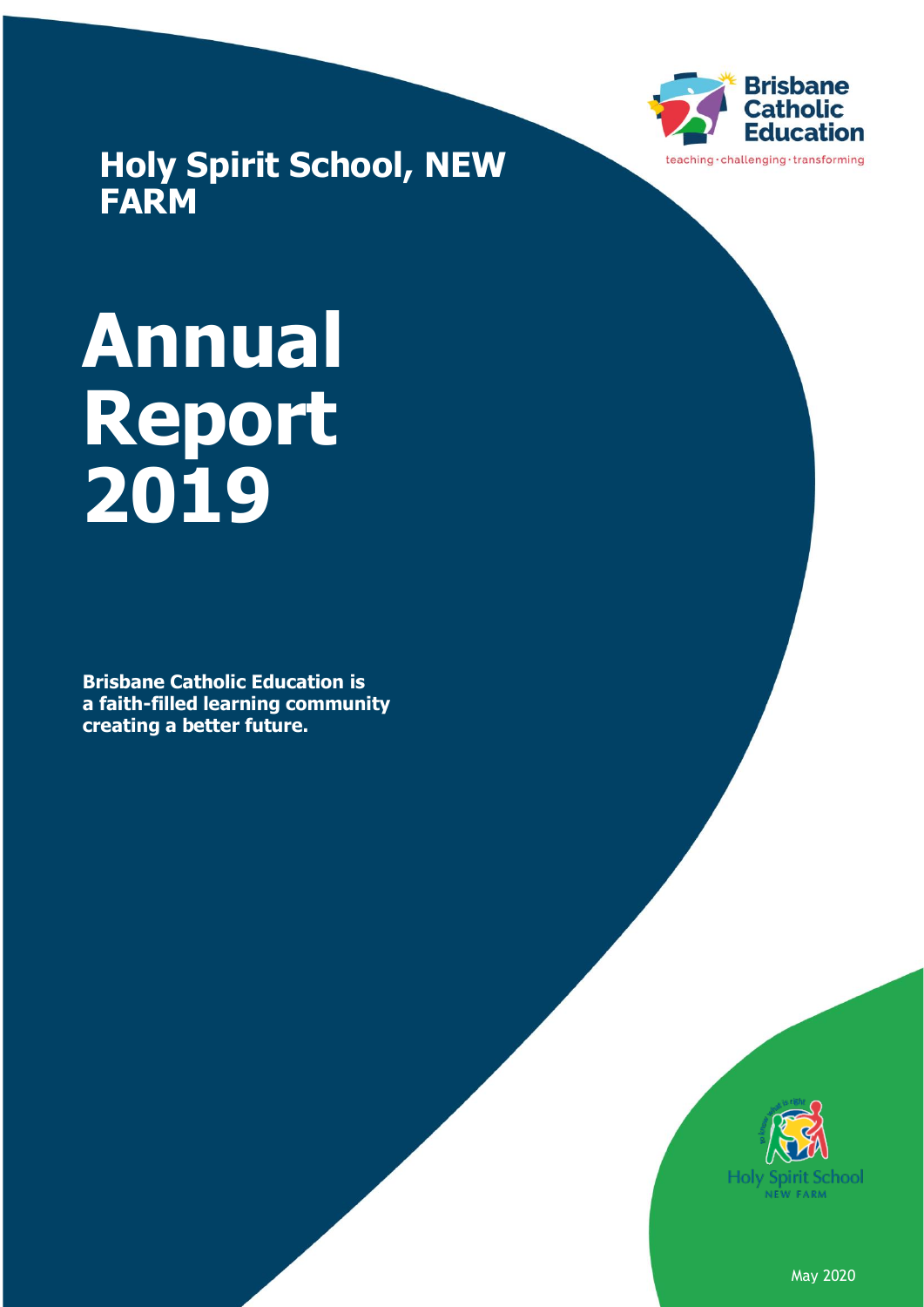# Contact information

| <b>School</b>         | Holy Spirit School                      |  |
|-----------------------|-----------------------------------------|--|
| Postal address        | 36 Villiers Street, NEW FARM, QLD, 4005 |  |
| <b>Phone</b>          | (07) 3358 2344                          |  |
| <b>Email</b>          | pnewfarm@bne.catholic.edu.au            |  |
| School website        | www.holyspiritnewfarm.qld.edu.au        |  |
| <b>Contact Person</b> | Kim Davis - Principal                   |  |

# **Principal's foreword**

The 2019 Annual Report presents information for reporting requirements and informs the wider community of our school's operations and achievements through the year. The report includes information on the school's profile, curriculum delivery, social climate, school funding, workforce composition and student performance.

#### **School progress towards its goals in 2019**

In developing a strong Catholic Identity at Holy Spirit School, staff, students and parents contributed to the development and planning of a prayer space. A wider focus in acknowledging this space as contributing to wellbeing of students was a request of the parents within our school community. Initial professional learning connected to the Relationships & Sexuality Education Program has been undertaken; however, further work in imbedding Catholic Perspectives will be a priority. Teaching staff committed to the effective use of resources through a central location of resources and reviews of current resources were undertaken prior to new orders being placed. In relation to the numeracy goal, 76% of Year One students achieved Trusting the Count with the remaining six students receiving targeted teaching to support their understanding. Four students in Years 3 were identified as not achieving Trusting the Count. Additional support was provided to these students through work with the Primary Learning Leader and take home resources were provided for reinforcement.

| Goal                                                                                                                                                                                                                                                                | <b>Progress</b> |
|---------------------------------------------------------------------------------------------------------------------------------------------------------------------------------------------------------------------------------------------------------------------|-----------------|
| By the end of 2019 (90)% of students in Year 1 will have achieved<br>conceptual understanding in Trusting the Count. By the end of 2019 all<br>students in Years 2-6 (who require monitoring) will have achieved conceptual<br>understanding in Trusting the Count. | Not Achieved    |
| All teaching staff have knowledge of RSE so that Catholic perspectives are<br>embedded in unit planning and learning experiences.                                                                                                                                   | Achieved        |
| All students experience input about the Mercy charism and history of Holy<br>Spirit School so that the Mercy tradition is understood and lived.                                                                                                                     | Achieved        |
| More effective use of school resources.                                                                                                                                                                                                                             | Achieved        |
| Encourage the development of ways of thinking and working which foster a<br>STEM mindset across the curriculum.                                                                                                                                                     | Achieved        |
| The PB4L Matrix will be embedded within the school community.                                                                                                                                                                                                       | Achieved        |

#### **Future outlook**

The explicit improvement agenda for 2020 will focus on gaining improvements in development of a strong Catholic Identity through the construction of the wellbeing/prayer space that will enable all in the community to use this contemplative space. Using Mercy symbols including a statue of Catherine McAuley will continue the focus of embedding the Mercy charism in our school. Accelerating numeracy learning by a continued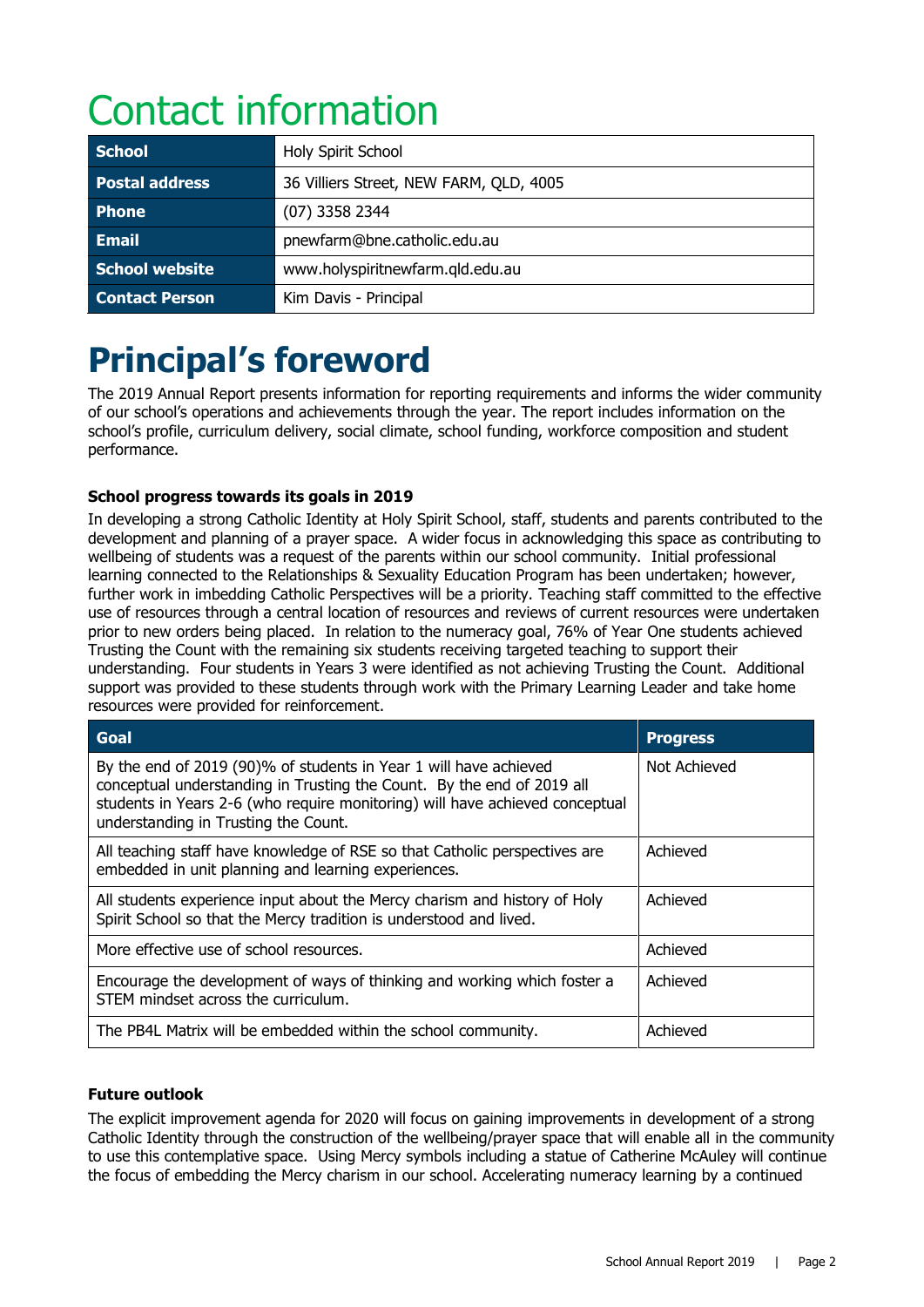focus on professional development for teachers and familiarity with numeracy monitoring tools will be a focus in 2020.

### **Our school at a glance**

#### **School profile**

Holy Spirit School is a Catholic school administered through Catholic Education Archdiocese of Brisbane.

**Coeducational or single sex:** Coeducational

**Year levels offered in 2019:** Primary

#### **Student enrolments for this school:**

|      | <b>Total</b> | <b>Girls</b> | <b>Boys</b> | <b>Aboriginal and</b><br><b>Torres Strait</b><br><b>Islander</b><br>students |
|------|--------------|--------------|-------------|------------------------------------------------------------------------------|
| 2019 | 273          | 148          | 125         |                                                                              |

Student counts are based on the Census (August) enrolment collection.

#### **Characteristics of the student body**

Holy Spirit School is a culturally and socially diverse school community despite being located in the highsocio economic suburb of New Farm. The majority of students live locally in New Farm, Newstead and Teneriffe with a few families living further out from the city and their parents working locally. 76.4% of students are Catholic. With a contemporary approach to Middle Schooling, there has been an increase in students completing their primary education at Holy Spirit School. Most students leaving Holy Spirit transition to Catholic secondary schools with the majority enrolling in All Hallows' School, St Joseph's College, Gregory Terrace and St Laurence's College.

#### **Curriculum delivery**

#### **Approach to curriculum delivery**

- Religious Education
- Specialist Art Teacher
- Specialist Music Teacher
- Specialist Drama Teacher
- Specialist Mandarin Teacher
- Specialist Physical Education Teacher
- Swimming, Dance and Gymnastics Programs offered in Prep-Year 6

#### **Co-curricular activities**

- Buddy system operates throughout the school
- Middle School students participate in a variety of leadership and outreach programs
- Private instrumental music tuition available for students from prep-Year 6
- Private tennis, fitness club, drama, dance, chess clubs available to students before and after school
- Rookies to Reds, Auskick, Brisbane Roar, Net Set Go offer programs throughout the year
- Lunchtime Clubs include: Tinker club, Lego club, dance club, Glee Club, and Science Club
- School Choir is available for students in Year 3-6 and offered in school time on Tuesday afternoon
- Participation in interschool competitions occurs in swimming, cross country and athletics
- Camps Year  $5$  Currimundi and Year  $6$  Canberra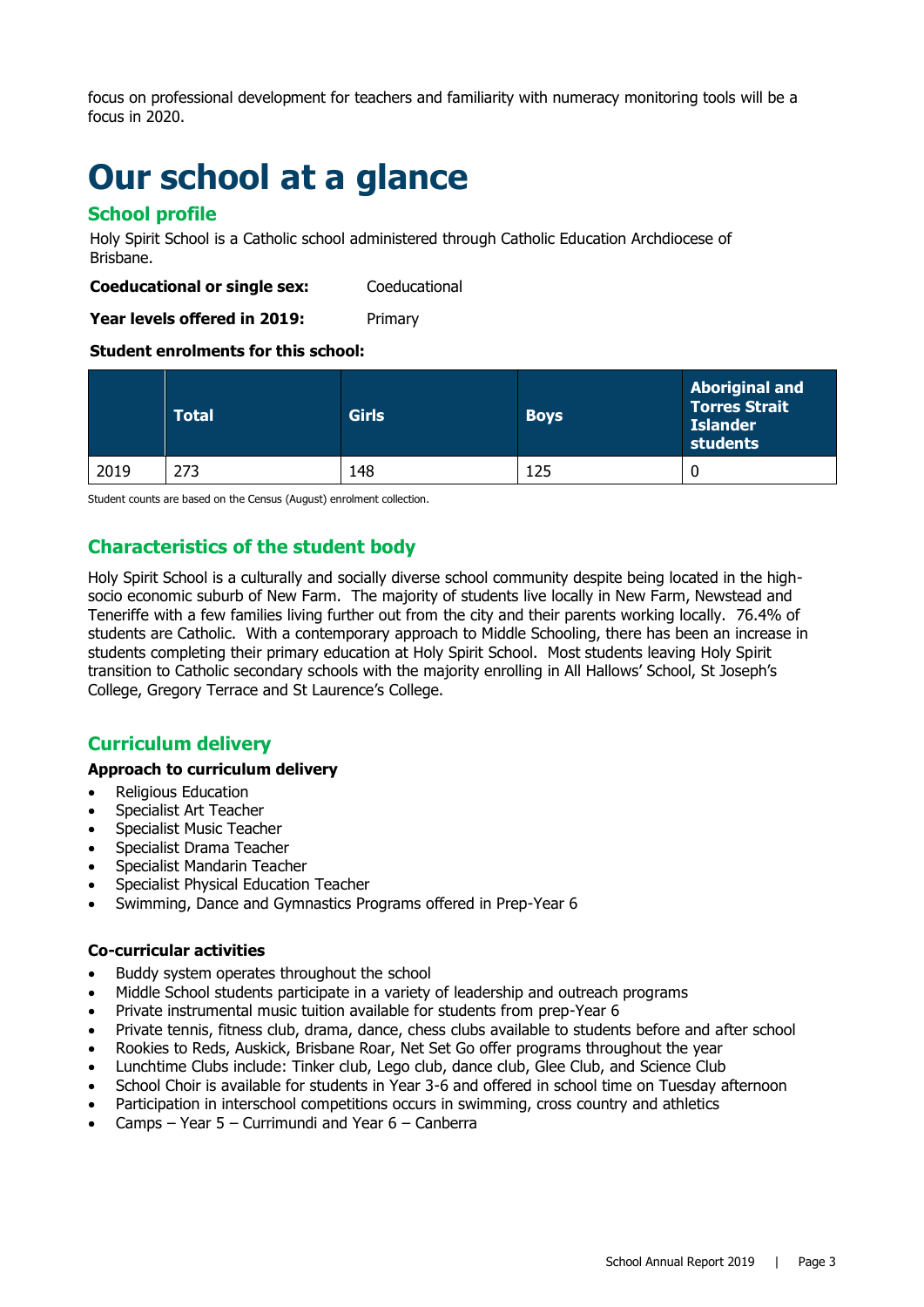#### **How information and communication technologies are used to assist learning**

Students at Holy Spirit School have access to a variety of information technology. All classes have access to iPads or MacBook Airs as well as interactive technology through Apple TV. Technology is imbedded within the curriculum and skills and capabilities are taught across subject areas. Students access learning experiences and the curriculum through the appropriate use of technology. Teachers focus on pedagogy to assist and enhance technology learning at Holy Spirit School. Support of robotics has been a commitment of the P & F Association and the introduction of STEM Professionals in Schools Program has enhanced students' knowledge and access to this area of the curriculum.

#### **Social climate**

#### **Overview**

Holy Spirit School implements a variety of strategies to ensure a harmonious school environment. A Positive Behaviour for Learning Matrix enables teachers and parents to teach and demonstrate expected behaviours in various spaces throughout our school. Focussed learning activities connected with Program Achieve allow students to learn how to get along with others, develop persistence, confidence, resilience and organisation in order to be successful learners. Students are explicitly taught about how to identify bullying and what to do if they experience this behaviour. An annual "Say No to bullying" Week includes activities, outside providers and multiple opportunities for students to identify unacceptable behaviour. A focus on the "friendly five" people students can turn to for support is undertaken each term with teachers explicitly using the Recognize, React Report posters displayed in each classroom.

#### **BCE Listens Survey - Parent satisfaction**

| <b>Performance measure</b>                                                                                           |        |
|----------------------------------------------------------------------------------------------------------------------|--------|
| Percentage of parents/carers who agree# that:                                                                        | 2018   |
| This school helps my child to develop their relationship with God                                                    | 96.4%  |
| My child is encouraged to participate in spiritual and religious activities and<br>projects outside of the classroom | 96.3%  |
| Religious Education at this school is comprehensive and engaging                                                     | 96.3%  |
| I see school staff practising the values and beliefs of the school                                                   | 96.4%  |
| This school looks for ways to improve                                                                                | 100.0% |
| The school is well managed                                                                                           | 89.3%  |
| My child is making good progress at this school                                                                      | 96.4%  |
| This school is a safe place for my child                                                                             | 92.9%  |
| This school helps students respect the needs of others                                                               | 89.3%  |
| Teachers and staff are caring and supportive                                                                         | 96.4%  |
| Teachers at this school expect my child to do their best                                                             | 100.0% |
| Teachers and staff relate to students as individuals                                                                 | 100.0% |
| The teachers help my child to be responsible for their own learning                                                  | 92.9%  |
| My child is motivated to learn at this school                                                                        | 96.6%  |
| I can talk to my child's teachers about my concerns                                                                  | 96.6%  |
| This school offers me opportunities to get involved in my child's education                                          | 86.2%  |
| My child's learning needs are being met at this school                                                               | 86.2%  |
| I am happy with my decision to send my child to this school                                                          | 92.6%  |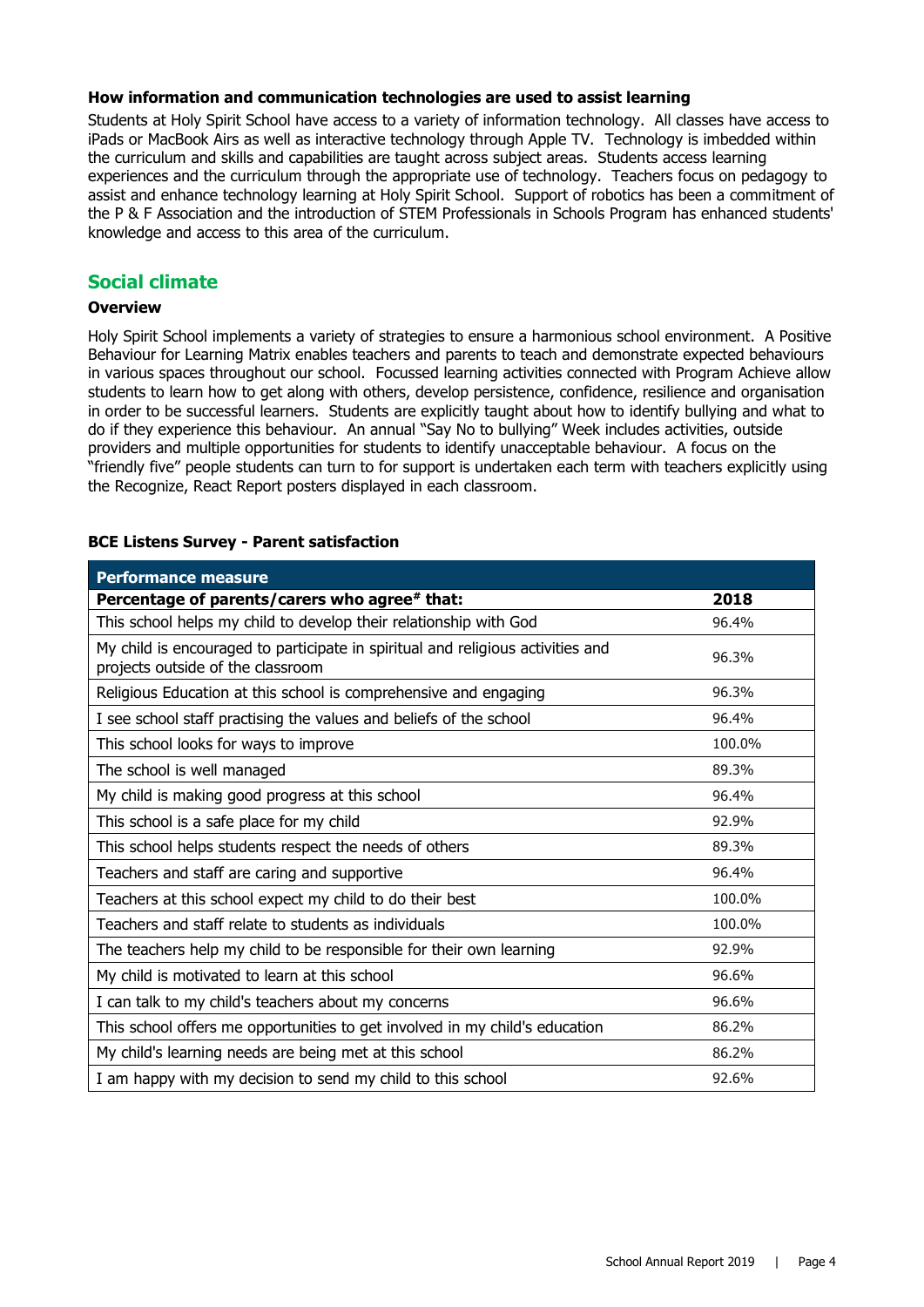#### **BCE Listens Survey - Student satisfaction**

| <b>Performance measure</b>                                                                                                      |       |
|---------------------------------------------------------------------------------------------------------------------------------|-------|
| Percentage of students who agree* that:                                                                                         | 2018  |
| At my school, I can express my beliefs                                                                                          | 93.5% |
| My school encourages all students to participate in spiritual and religious activities and<br>projects outside of the classroom | 95.4% |
| Religious Education at my school is interesting and engaging                                                                    | 84.8% |
| I see school staff practising the values and beliefs of my school                                                               | 91.2% |
| My school looks for ways to improve                                                                                             | 97.0% |
| Students at my school are encouraged to voice their concerns or complaints                                                      | 85.7% |
| Teachers treat students fairly at my school                                                                                     | 92.4% |
| Teachers recognise my efforts at school                                                                                         | 94.7% |
| I feel safe at school                                                                                                           | 97.0% |
| My school helps me to respect the needs of others                                                                               | 95.5% |
| I am happy to be at my school                                                                                                   | 95.5% |

#### **BCE Listens Survey - Staff satisfaction**

| <b>Performance measure</b>                                                                                                      |        |
|---------------------------------------------------------------------------------------------------------------------------------|--------|
| Percentage of staff who agree# that:                                                                                            | 2018   |
| This school helps me to develop my relationship with God                                                                        | 100.0% |
| My school encourages all students to participate in spiritual and religious activities and<br>projects outside of the classroom | 100.0% |
| Religious Education at this school is comprehensive and engaging                                                                | 100.0% |
| I see school staff practising the values and beliefs of this school                                                             | 100.0% |
| This school is well managed                                                                                                     | 96.0%  |
| My concerns are taken seriously by the school                                                                                   | 100.0% |
| This school is a safe place to work                                                                                             | 96.0%  |
| This school has an inclusive culture                                                                                            | 96.0%  |
| This school has a culture of striving for excellence                                                                            | 100.0% |
| All my students know I have high expectations of them                                                                           | 100.0% |
| I am proud to be a member of this school                                                                                        | 100.0% |
| Overall, I am happy with my decision to work at this school                                                                     | 100.0% |

# 'Agree' represents the percentage of respondents who Somewhat Agree, Agree or Strongly Agree with the statement.

DW = Data withheld to ensure confidentiality.

#### **Family and community engagement**

Holy Spirit School engages families in the learning process through communicating and sharing insights into learning experiences happening at school. Inviting parent experts to provide information connected with curriculum focus areas has been an initiative in 2019. From volunteering at tuckshop, sausage sizzle or class excursions to support specific learning experiences such as maths or literacy groups within the classroom, parents/caregivers have many opportunities to engage in the life and learning of students at school.

#### **Environmental footprint**

#### **Reducing the school's environmental footprint**

This is the first year of reporting on the school's electricity usage. Responsible energy usage supports the school's efforts towards a living response to Pope Francis' Encyclical Laudato Si' Care for our Common Home.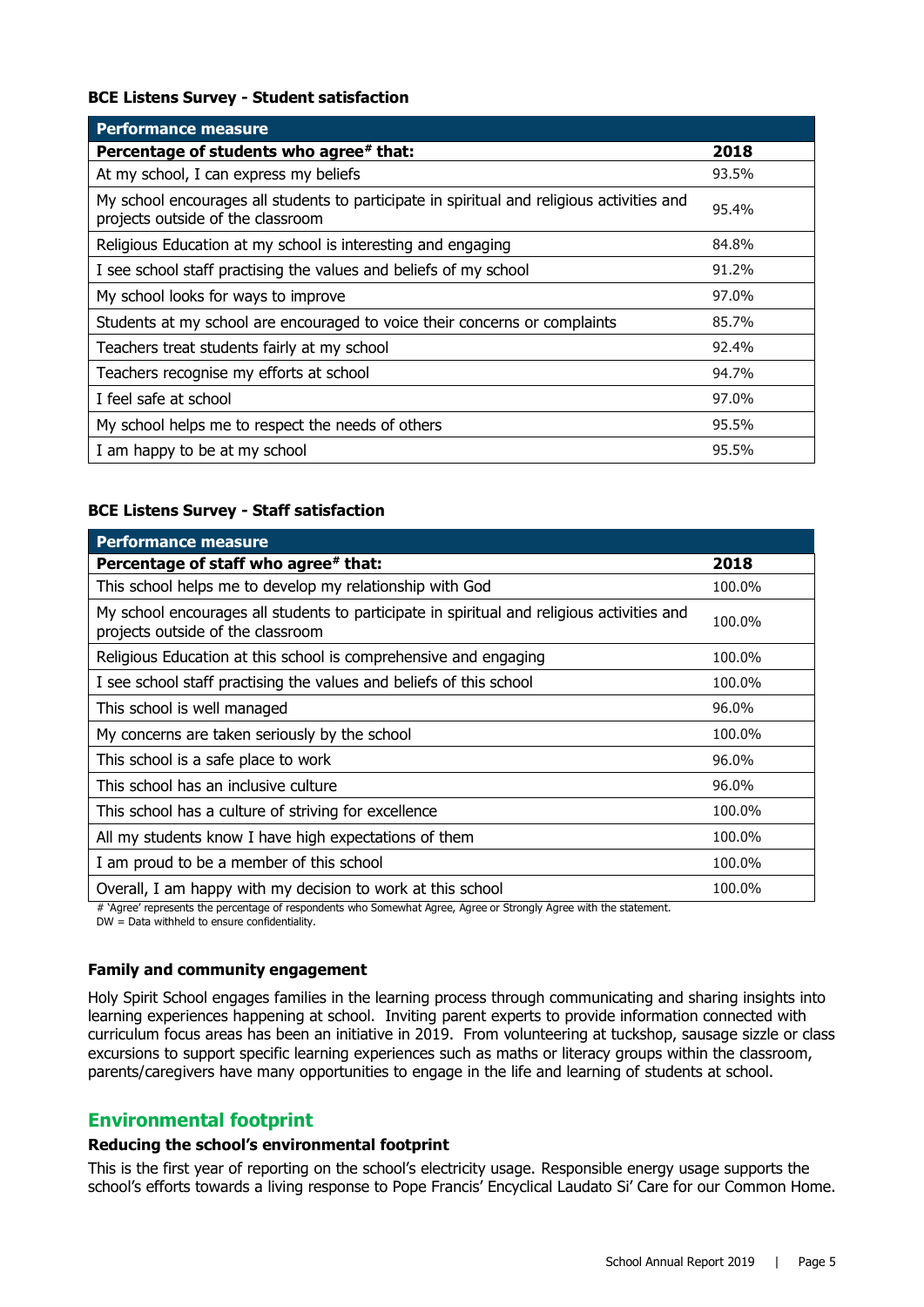The introduction of a Laudato Si Committee made up of students, parents and teachers has enabled a focus on sustainable initiatives to be implemented within our school community. Future strategic direction will be implemented using the recommendations from the Energy Audit being conducted in 2019. The Parents and Friends Association has committed to supporting the introduction of LED lighting should this be highlighted in the report.

| <b>Environmental footprint indicators</b> |                           |  |  |
|-------------------------------------------|---------------------------|--|--|
| Years                                     | <b>Electricity</b><br>kWh |  |  |
| 2019                                      | 102692                    |  |  |

#### **School funding**

#### **School income broken down by funding source**

School income, reported by financial year accounting cycle using standardized national methodologies and broken down by funding source is available via the [My School](http://www.myschool.edu.au/) website.

#### **How to access our income details**

- 1. Click on the My School link <http://www.myschool.edu.au/>.
- 2. Enter the school name or suburb of the school you wish to search.

| Find a school                   |              |                    |              | <b>Search website</b> |                          |
|---------------------------------|--------------|--------------------|--------------|-----------------------|--------------------------|
| Search by school name or suburb |              |                    | Go           |                       |                          |
| <b>School sector</b>            | $\checkmark$ | <b>School type</b> | $\checkmark$ | <b>State</b>          | $\overline{\phantom{a}}$ |

3. Click on 'View School Profile' of the appropriate school to access the school's profile.



4. Click on 'Finances' and select the appropriate year to view the school financial information.

| School profile | <b>NAPLAN</b> | Attendance | Finances | VET in schools | Senior secondary | Schools map |
|----------------|---------------|------------|----------|----------------|------------------|-------------|
|                |               |            |          |                |                  |             |

Note: If you are unable to access the internet, please contact the school for a hard copy of the school's financial information.

# **Our staff profile**

#### **Workforce composition**

| <b>Description</b>           | <b>Teaching Staff</b> | Non-Teaching Staff |
|------------------------------|-----------------------|--------------------|
| Headcount                    |                       |                    |
| <b>Full-time Equivalents</b> | 17.8                  |                    |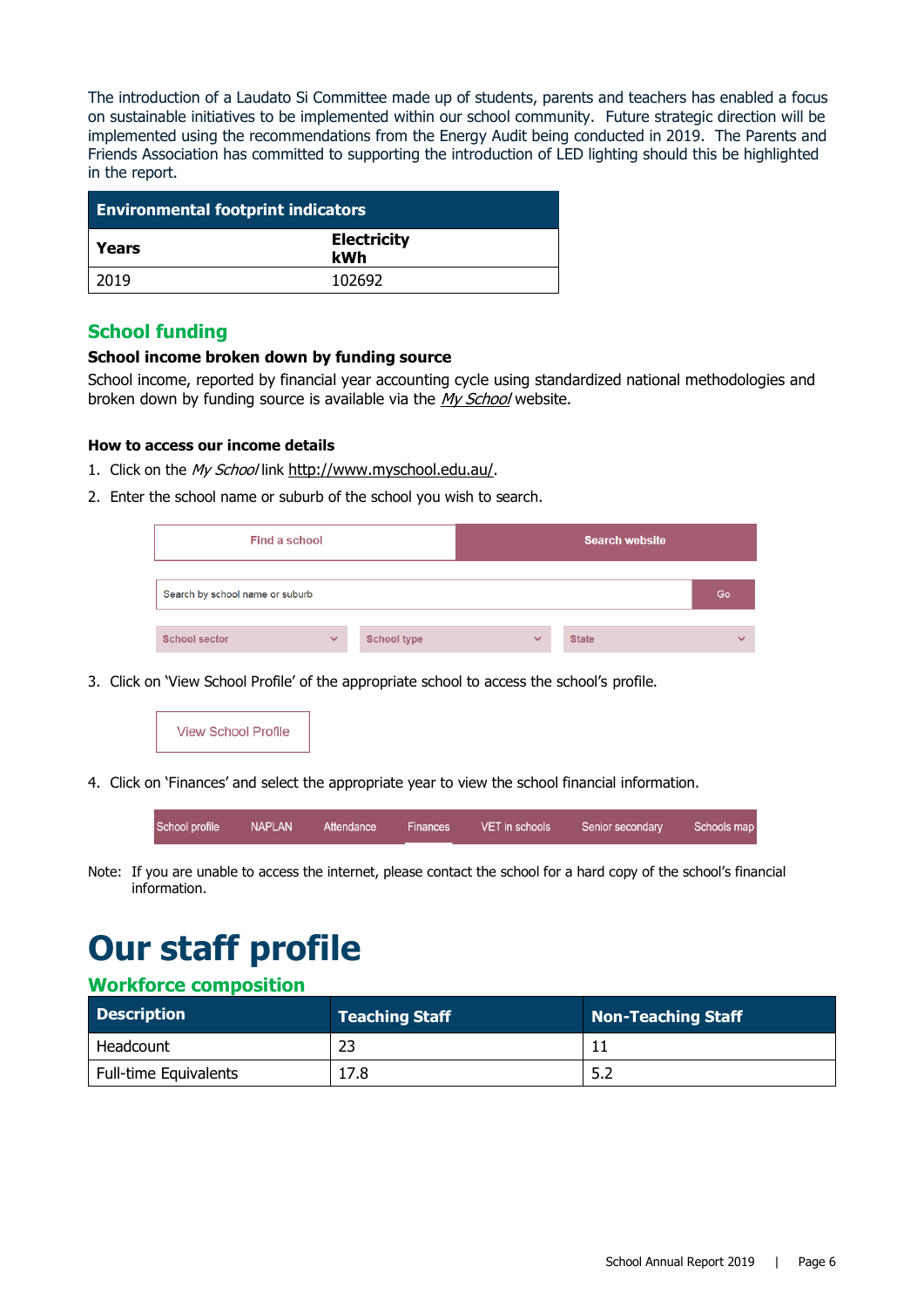#### **Qualifications of all teachers\***

| <b>Highest level of qualification</b> | Number of classroom teachers and school<br>leaders at the school |
|---------------------------------------|------------------------------------------------------------------|
| Doctorate                             | 0                                                                |
| Masters                               | 3                                                                |
| Graduate diploma etc.**               | 3                                                                |
| Bachelor degree                       | 14                                                               |
| Diploma                               | 3                                                                |
| Certificate                           |                                                                  |

\*Teaching staff includes School Leaders

\*\*Graduate diploma etc. includes graduate diploma, bachelor honours degree, and graduate certificate.

#### **Professional development**

#### **Expenditure on and teacher participation in professional development**

The total funds expended on teacher professional development in 2019 were \$**87133.29**

The major professional development initiatives are as follows:

- Formation of staff as teachers in a Catholic School occurred through a focus on the Mercy Charism
- Teaching of numeracy related to the Brisbane Catholic Education NUMA strategy
- Embedding STEM across the curriculum

The proportion of the teaching staff involved in professional development activities during 2019 was 100%.

#### **Staff attendance and retention**

#### **Average staff attendance**

| <b>Description</b>                                                    |       |
|-----------------------------------------------------------------------|-------|
| Staff attendance for permanent and temporary staff and school leaders | 97.8% |

#### **Proportion of staff retained from the previous school year.**

From the end of the previous school year, 90.9 % of staff was retained by the school for the entire 2019.

## **Performance of our students**

#### **Student attendance**

| <b>Description</b>                                                                | $\frac{O}{O}$ |
|-----------------------------------------------------------------------------------|---------------|
| The overall attendance rate* for the students at this school                      | 93.0%         |
| Attendance rate for Aboriginal and Torres Strait Islander students at this school | $0.0\%$       |

| Average attendance rate per year level |          |                                |       |  |  |  |
|----------------------------------------|----------|--------------------------------|-------|--|--|--|
| Prep attendance rate                   | $92.9\%$ | Year 4 attendance rate         | 93.6% |  |  |  |
| Year 1 attendance rate                 |          | 93.4%   Year 5 attendance rate | 92.5% |  |  |  |
| Year 2 attendance rate                 | $93.1\%$ | Year 6 attendance rate         | 91.9% |  |  |  |
| Year 3 attendance rate                 | 92.3%    |                                |       |  |  |  |

\*The student attendance rate is generated by dividing the total of full-days and part-days that students attended, and comparing this to the total of all possible days for students to attend, expressed as a percentage.

The overall student attendance rate in 2019 for all Brisbane Catholic Education schools across years Prep-6 was 91.9%.